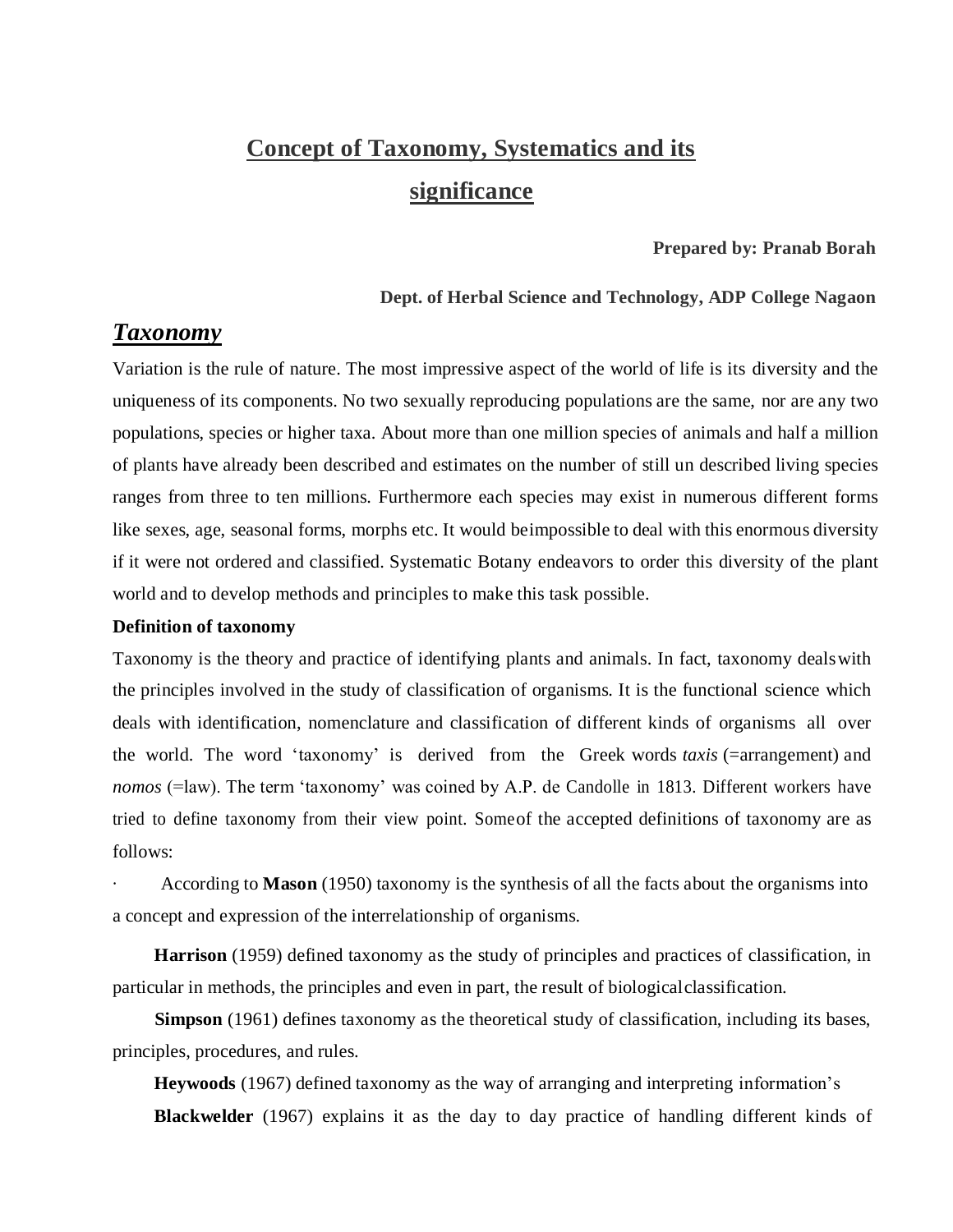organisms. It includes collection and identification of specimens, the publication of data, the study of literature and the analysis of variations shown by the specimens.· According to Johnson (1979), taxonomy is the science of placing biological form in order.

 **Christoffersen** (1995) defines taxonomy as the practice of recognizing, naming and ordering taxa into a system of words consistent with any kind of relationships among taxa thatthe investigator has discovered in nature.

# *Systematics*

Systematics is the study of diversification and relationships of life forms of extinct extant. The word systematics is derived from the Latinized Greek word 'systema' applied to the system of classification developed by Linnaeus in the 4th edition of his historicalbook *Systema Nature* in 1735. Today's systematics generally makes extensive use ofmolecular biology and computer Programs to study organisms.

#### **Definition of systematic**

· According to **Blackwelder** and **Boyden** (1952), "systematic is the entire field dealingwith the kind of animals, their distinctions, classification, and evolution.

**Simpson** (1961) defines systematic as "The scientific study which deals with kinds and diversity of organisms and any or all relationships among them'

· According to **Blackwelder** (1967), systematics is that science which includes both taxonomy and classification, and all other aspects of dealing with kinds of organisms and the data accumulated about them.

 **Christofferson** (1995) defined systematic as the theory, principles and practice of identifying (discovering) systems, i.e., of ordering the diversity of organism (parts) into moregeneral systems of taxa (wholes) according to the most general causal processes.

· According to **Padian** (1999), systematic can be seen as the philosophy of organization nature, taxonomy as the use of sets of organic data guided by systematic principles, and classification as the tabular or hierarchical end result of this activity.

#### **Relationship of taxonomy to the systematics**

**Kapoor** (1998) considered that the relationship of taxonomy to systematics is somewhat like that of theoretical physics to the whole field of physics. Taxonomy includesclassification and nomenclature but systematics includes both taxonomy and evolution. Insimple terms, actually there are two parts of systematic. The first part, taxonomy, is concerned with describing and naming the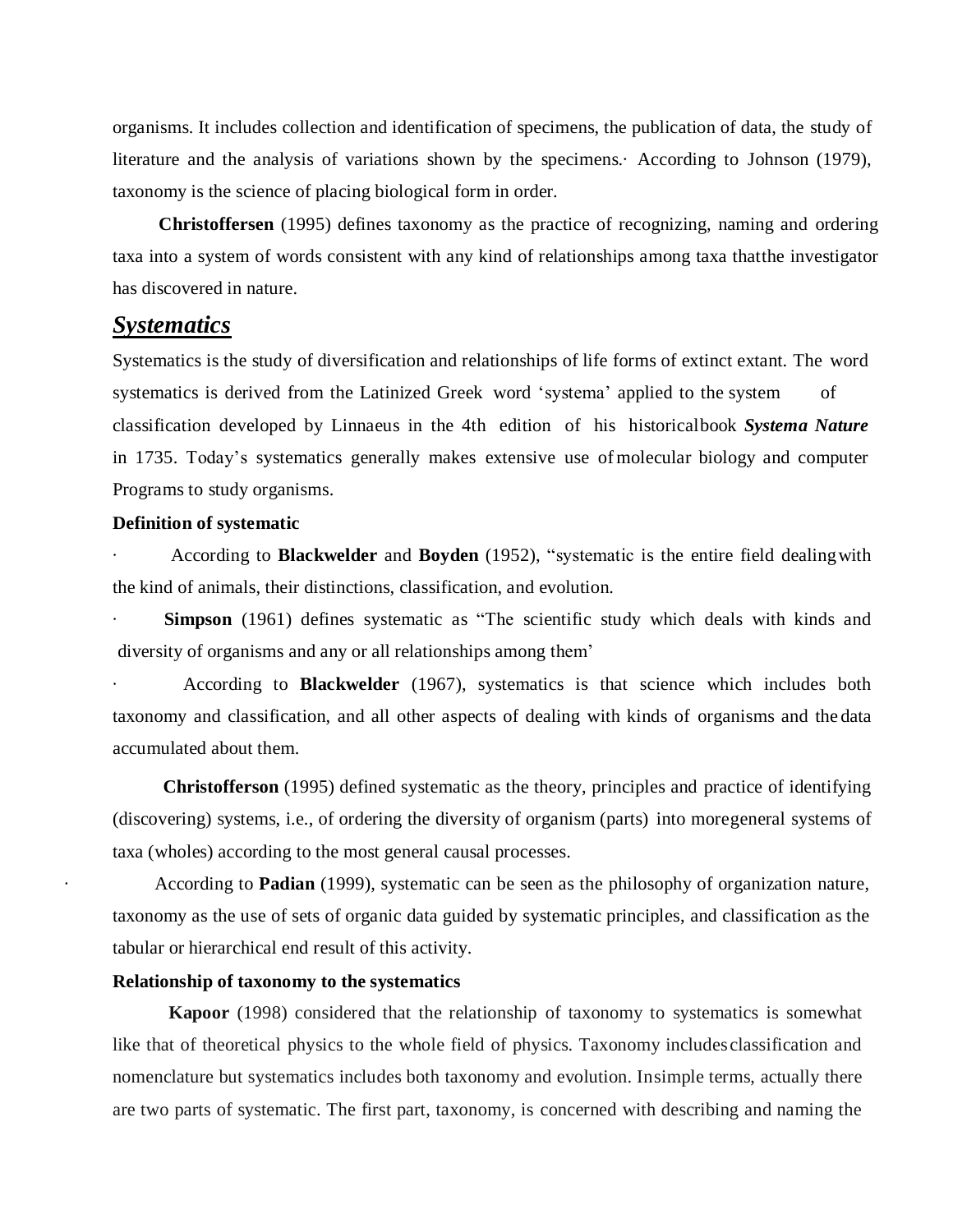different kinds of organisms, whether exist or extinct. This science is supported by institutions holding collection of organisms which are curated with relevant data. The second part of systematics, evolution, is concerned with understanding just how all these kinds of animals arose in the first place and what processesare at work today to maintain or change them. Systematics uses taxonomy as a means to understand organisms. Systematics elucidate the new methods and theories that can be used to classify species based on similarities of traits and possible mechanisms of evolution, a change in gene pool of a population over time. According to Wagele (2005), although theoretically the term taxonomy and systematic could be synonyms, in practice, however, differences in uses are obvious and a systematist and a taxonomist can conduct different analyses.

The major differences between taxonomy and systematic can be summarized as follows: Taxonomy is the most important branch of systematic and thus systematics is a broader area than taxonomy.

- 1. Taxonomy is concerned with nomenclature, description, classification and identification of a species, but systematics is important to provide layout for all those taxonomic functions.
- 2. Evolutionary history of a species is studied under systematics but not in taxonomy.
- 3. The environmental factors are directly related with systematics but in taxonomy it is indirectly related.
- 4. Taxonomy is subjected to change in course of time, but systematics is not changed ifit was properly done.

## **Stages in taxonomy**

There are several stages of taxonomy such as:-

- 1. **Alpha taxonomy:-** In this stage species are identified and characterized on the basis of gross morphological features.
- 2. **Beta taxonomy:-** In this stage species are arranged from lower to higher categories,i.e., hierherarchic system of classification.
- 3.**Gamma taxonomy:-** In this stage intraspecific differences and evolutionary history are studied.

## **Classical Taxonomy and Modern Taxonomy:**

#### **Classical Taxonomy:**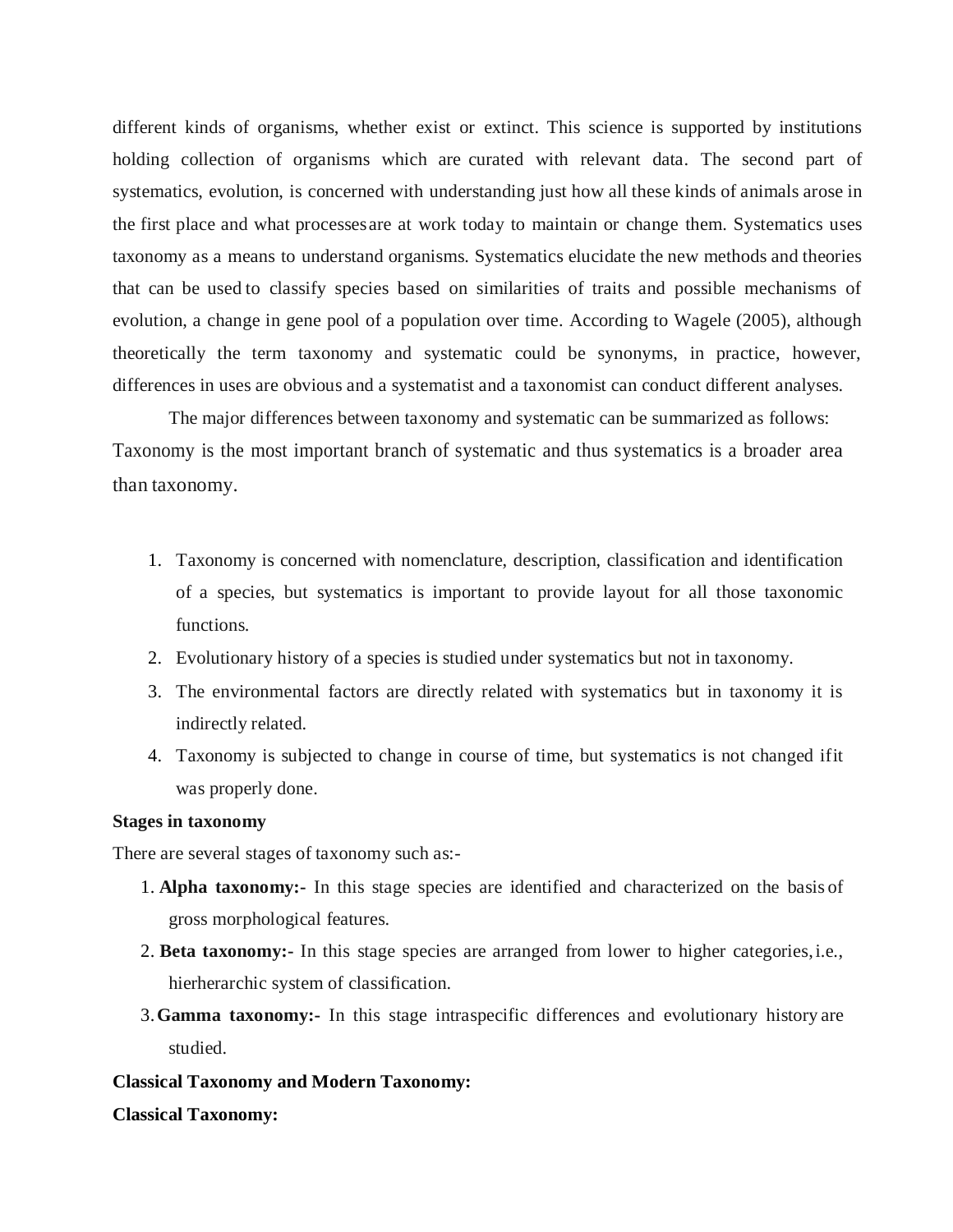The classical taxonomy is based on observable morphological characters with normal individuals considered to be expression of the same while their variations are believed to be imperfect expressions. Classical taxonomy originated with Plato followed by Aristotle (Father of Zoology), Theophrastus (Father of Botany) up to Linnaeus (Father of Taxonomy) and his contemporaries.

- a. Species are delimited on the basis of morphological characteristics.
- b. Only a few characters are employed for classification.
- c. A few individuals or their preserved specimens are used for study. It is called typological concept.
- d. Species are believed to be static.
- e. Species is the centre stage of study. Its subunits are not important.

# **Modern Taxonomy (New Systematics):**

The term new systematic was coined by Julian Huxley (1940). New systematic is systematic study which takes into consideration all types of characters. Besides classical morphology, it includes anatomy, cytology, physiology, biochemistry, ecology, genetics, embryology, behavior etc. of the whole population instead of a few typological specimens. In contrast classical systemetics is based on the study of mainly morphological traits of oneor a few specimens with supporting evidences from other fields. New systematics ia also called population systematics and biosystematics. It strives to bring out evolutionary relationship amongst organisms.

- 1. New systematic is based on the all types of variation in the species.
- 2. Along with morphological variations, other investigations are also carried out to know the variety of traits.
- 3. Delimitation of species is carried out on the basis of all types of biological traits. It is also called biological delimitation.
- 4. Traits indicating primitiveness and advancement are found out.
- 5. Inter-relationships are brought out.
- 6. Species are considered as dynamic unit.

# **Aims and tasks of taxonomist:-**

The various aims and tasks of a taxonomist are-

- 1. To catalogue and preserve the biodiversity collected from different sources.
- 2. To differentiate the variations among organisms and arranged them on the basis oftheir relationships or associations.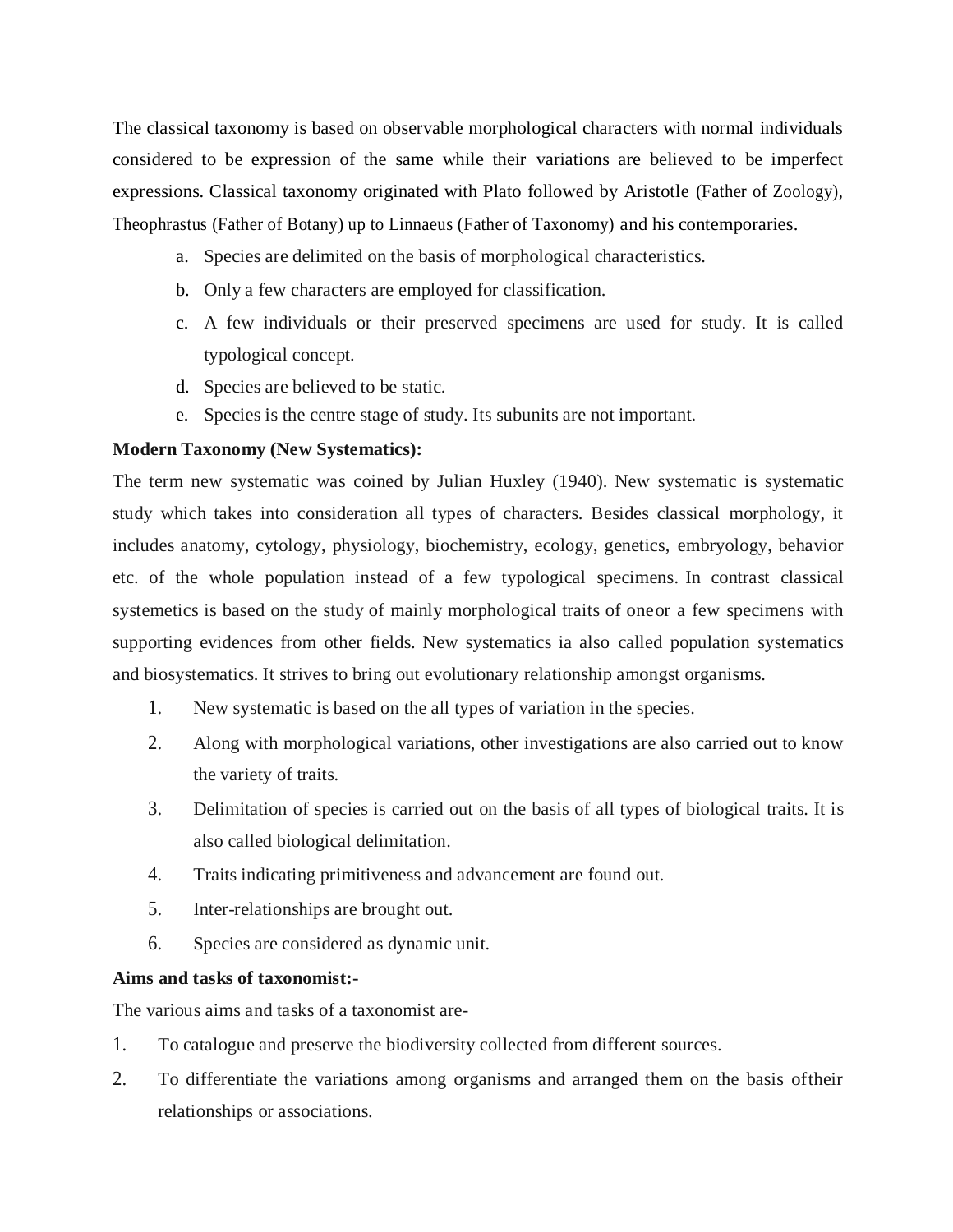- 3. To provide scientific name to the taxa, so that one can recorded, stoe and retrievedwhen needed.
- 4. To establish a set of rules to choice characters for arranging species into hierarchic classification.
- 5. To study the genetic and phylogenetic relationships among life forms.
- 6. To make extensive use of computer to analyze and differentiate the intra and interspecific relationships among organisms.

## **The contribution of systematic to biology:**

Systematics is the key to understand fascinating biodiversity around us. Systematics benefits the human beings by providing the fundamental knowledge about the sustainable resource management, environmental protection, and landscape preservation to food security. Systematic biology provides the skill to make policies for successful implementation of preservation and management of our biodiversity, which is critical to have long term quality of life for us as well as to our nature.

The contribution of systematic to biology can be studied into two heads:-

- **A. Theoretical biology and**
- **B. Applied biology.**

# **A. Theoretical biology:-**

Systematics has played some important role in the field of theoretical biology, such

as:-

- 1. It is responsible in making conceptual contribution like population thinking.
- 2. It is responsible in solving the problems of multiplication of species. It illustrates the structure of species and evolutionary processes.
- 3. Mimicry and other evolutionary areas also have been a clearly understood through taxonomy.
- 4. It has also played important role in the development of behavioural science.
- 5. Taxonomy is the key to the study of ecology, as no ecological survey can be undertaken unless all the species of ecological importance are identified.

# **B. Applied biology:-**

Systematics provides basic understanding about the components of biodiversity which is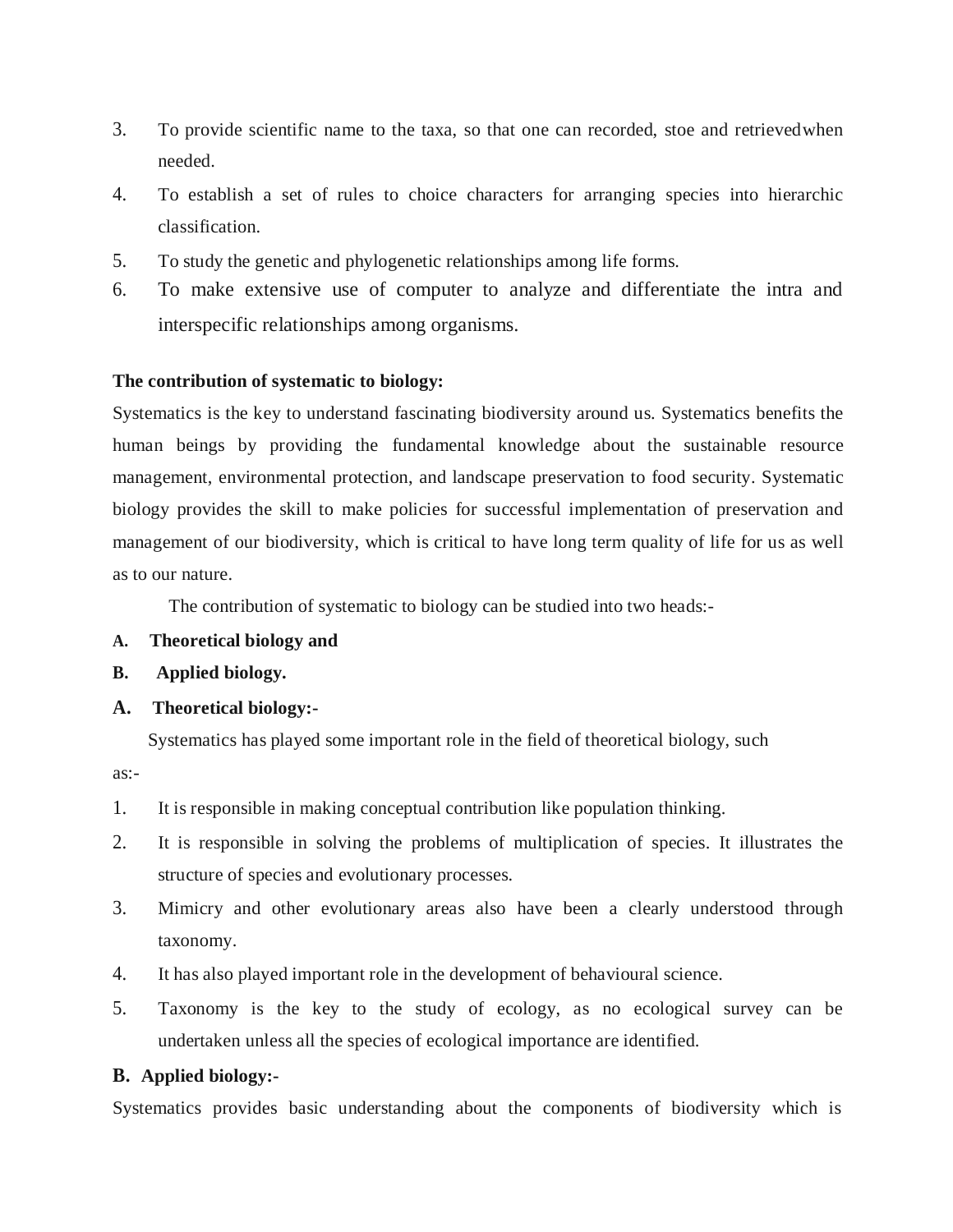necessary for effective decision making about conservation and sustainable use. The most important are:-

**1). Agriculture and forestry: -** Presently we are faced with the acute problem of saving our crops and trees from the attack of various kinds of pests. So, it is necessary to know the correct names of such pests; before their proper control, and eradication. Taxonomists can give correct identification of pest species, which is vital for its effective control. Similarly,many of the plant diseases are caused by certain vectors. The correct identification of a particular vector is vital for bringing the vector under control by killing its transmitters.

**2). Biological control: -** Natural enemies of pests can be introduced for biological control of pests. The biological control is much more economical than the chemical control. In 1940s a parasite *Archytus incertus* was introduced from Uruguay and Argentina into the U.S.A. to control armyworms. The sytematists are presently greatly involved in designing and implementing the biological contol programmes of pests and diseases most effectively.

**3). Public health: -** Taxonomy plays an important role in public health program also. There are number of diseases, which are spread by many Arthropods. So, our controlled measures should be planned to attack the target species. As for example, All *Anopheles maculipennis* are not responsible for transmitting malaria. This species consists of several sibling species, of which a few were responsible for transmitting malaria. An expert taxonomist can identify this particular sibling species. A correct identification ensures a maximum of effective control at minimum cost.

**4). Quarantine: -** Many new pests and diseases of plants, animals and human beings can spread from one country to another through transportation. Respective Governments have established quarantine laboratories at aerodromes, ports etc. to check such transmissions. Taxonomists play a vital role here in prompt identification of these pests anddiseases.

**5). Wild life management:** -Presently great attention is being paid to conserve and propagate wild life. The indiscriminate killing and felling of trees have already resulted in great disturbance in the natural environment. Taxonomists can help all environmental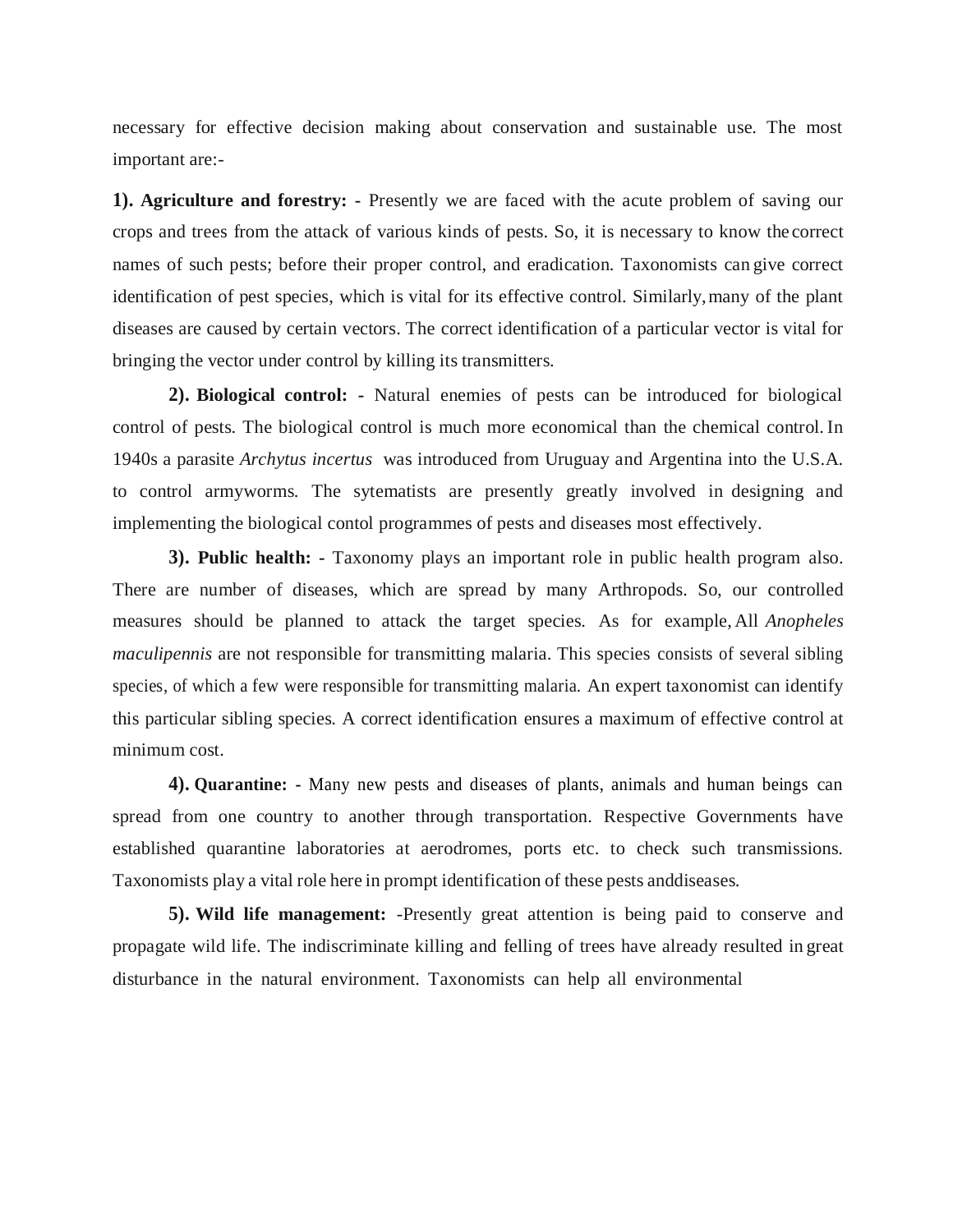protectors by identifying the economically and ecologically important wild life. The task isimportant for the preservation and protection of our biodiversity.

**6). Mineral prospecting:** -The identification of fauna and flora in sedimentary rocks gives a clear picture of the sequence of geological events, which helps in search for fuels and mineral deposits. The paleontologists play a major role in the identification of such fossil specimens of the sedimentary rocks and thus give us a clear picture of the correct sequence of geological events. Such works have been great success in the industrializationin America.

**7). National defense:** - Information concerning disease vectors and parasites is an obvious application of systematics to national defense. The use of biological means in thewar is economical and requires fewer efforts in their operation. During World War II, Japanese paper balloons carrying paper balloons created havoc in the forest of north east America. Eventually a balloons was recovered with sand contained a large number of shellsof micro-organisms. The taxonomists of America observed the shells of micro-organisms and confirmed that this type of sand represent mainland island of Japan. Subsequent bombing of this beach area destroyed the balloon launching site. Moreover, the identification of potential disease vectors is vital to the health of both military and civilianpopulations all over the world.

**8). Environmental problem:** - Taxonomists have played an important role in detecting some of the environmental problems. Certain pesticides are entered in the food chain of ecosystem and biomagnification of pesticide takes place at certain trophic level. Here a taxonomist can play important role in detecting such problem and can take effectivemeasures to control it. Presently water pollution is considered as a major environmental problem. Certain planktons are reliable indicator of the degree of water pollution. The identification of such organism by taxonomoists give rapid information for detecting pollution.

**9). Soil fertility:** - Some organisms play important role in increasing the fertility ofsoil. So, it is necessary to know such animals for their proper management in agriculture.